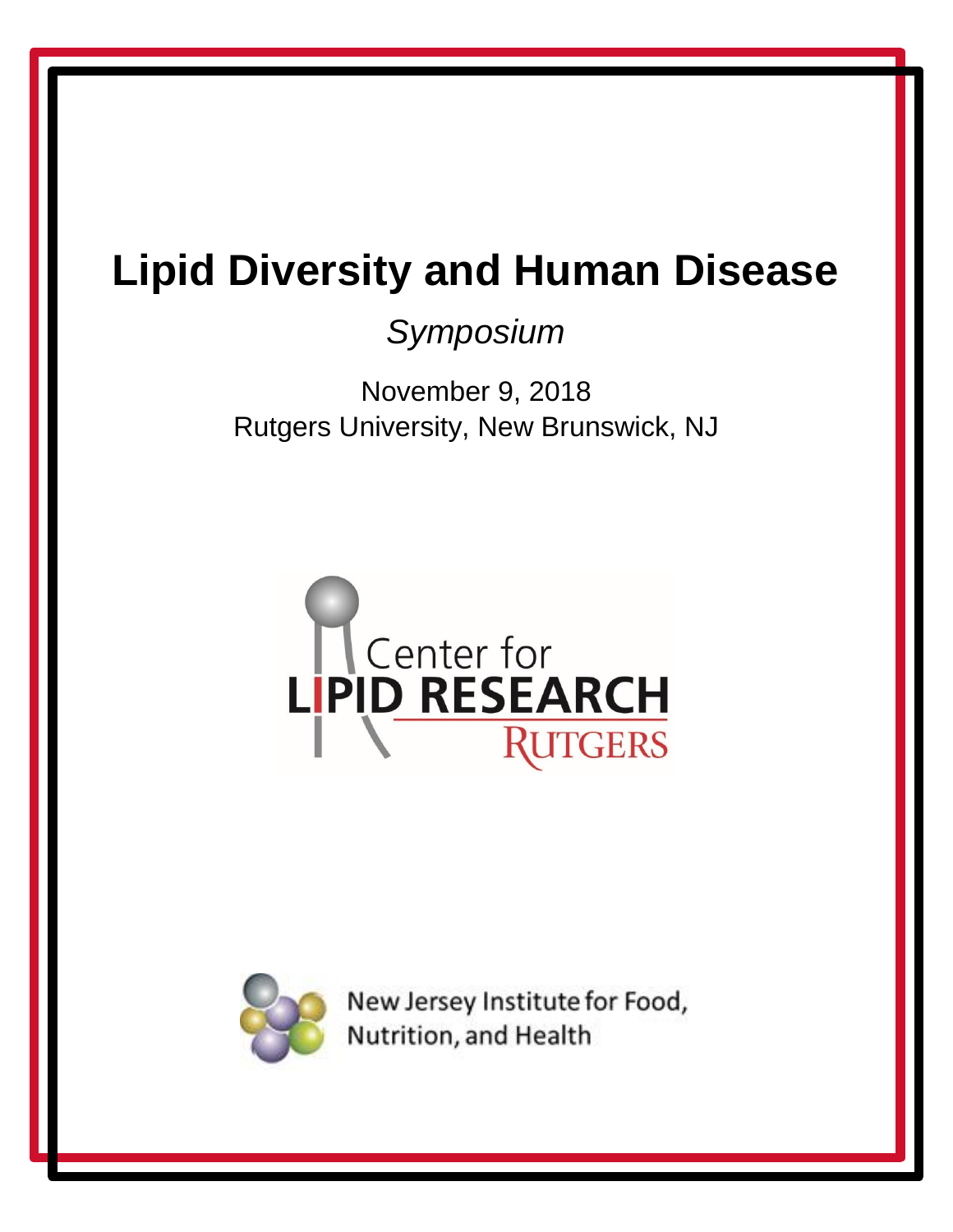Rutgers Center for Lipid Research Symposium November 9, 2018



Dear Colleagues,

On behalf of the organizing committee, we are pleased to welcome you to the fourth annual symposium of the Rutgers Center for Lipid Research (RCLR) entitled *"Lipid Diversity and Human Disease."* We have brought together an outstanding group of scientists who will share

their knowledge, results, and insights into how different classes of lipids mediate normal and pathophysiological functions related to human disease. We are certain that you will find the presentations and posters, which are designed to facilitate your interaction with other scientists, stimulating, informative, and enjoyable.

The RCLR is a center of the New Jersey Institute for Food, Nutrition, and Health (IFNH) that promotes multidisciplinary research on the biochemical, biophysical, cellular and molecular mechanisms involved in lipid metabolism, and extending this information to the underpinnings of lipid-based diseases such as obesity, lipodystrophy, diabetes, and heart disease. RCLR fosters interaction among faculty, postdoctoral associates, and students across the university. We hold monthly research meetings; postdoctoral associates and students can present their research and receive constructive feedback in a warm and friendly atmosphere. We also have an active seminar series that brings renowned scientists to Rutgers for interactions with RCLR members and the university community.

In closing, we want to convey our appreciation to the organizing committee and financial supporters for their help in bringing this symposium to fruition.

Sincerely,

Judith Stead

George M. Claiman

Judith Storch, Ph.D. George M. Carman, Ph.D.



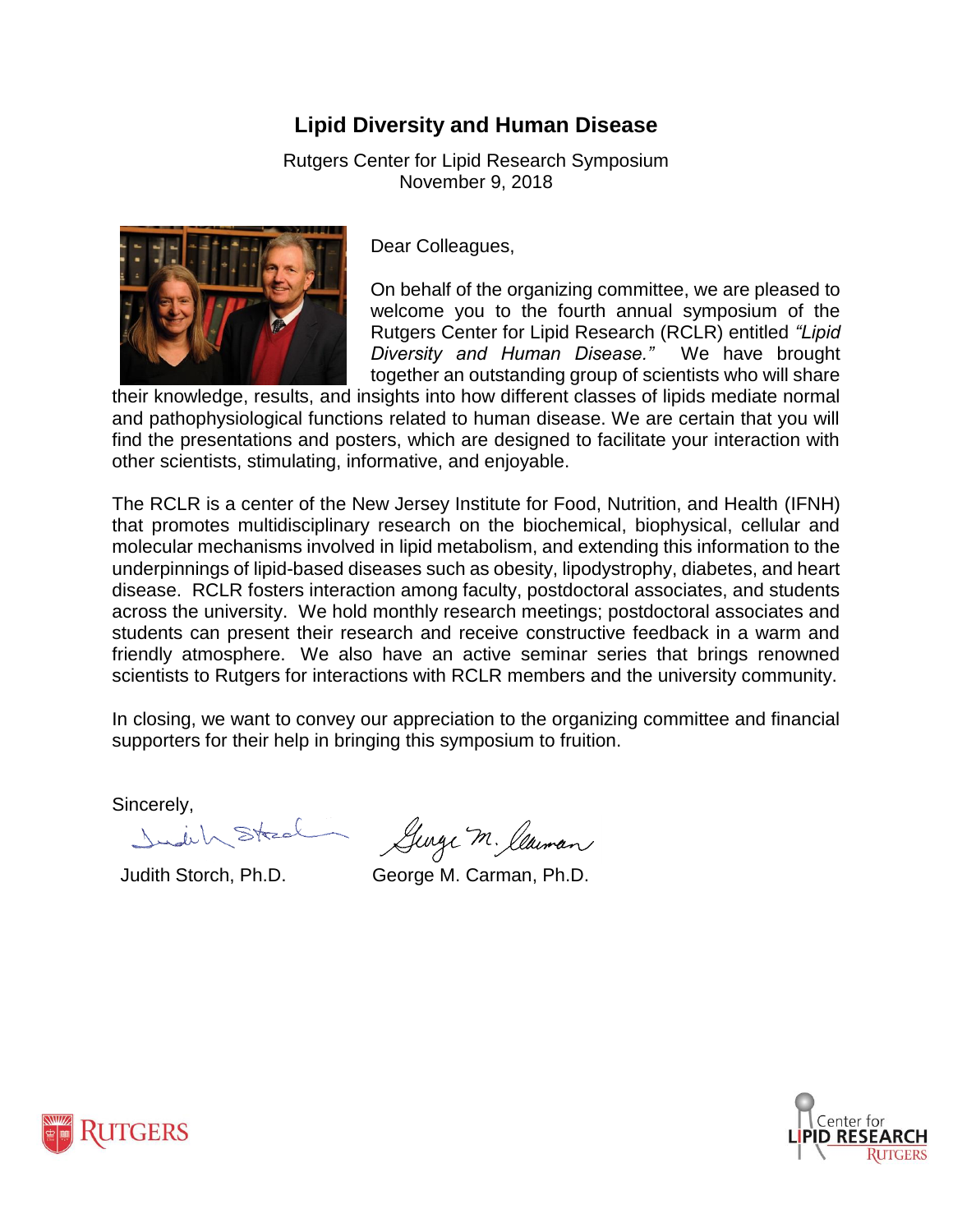Rutgers Center for Lipid Research Symposium

November 9, 2018

### *Organizing Committee*

Judith Storch George M. Carman Harini Sampath Loredana Quadro Judy Keller, Conference Coordinator

### *Supporters*





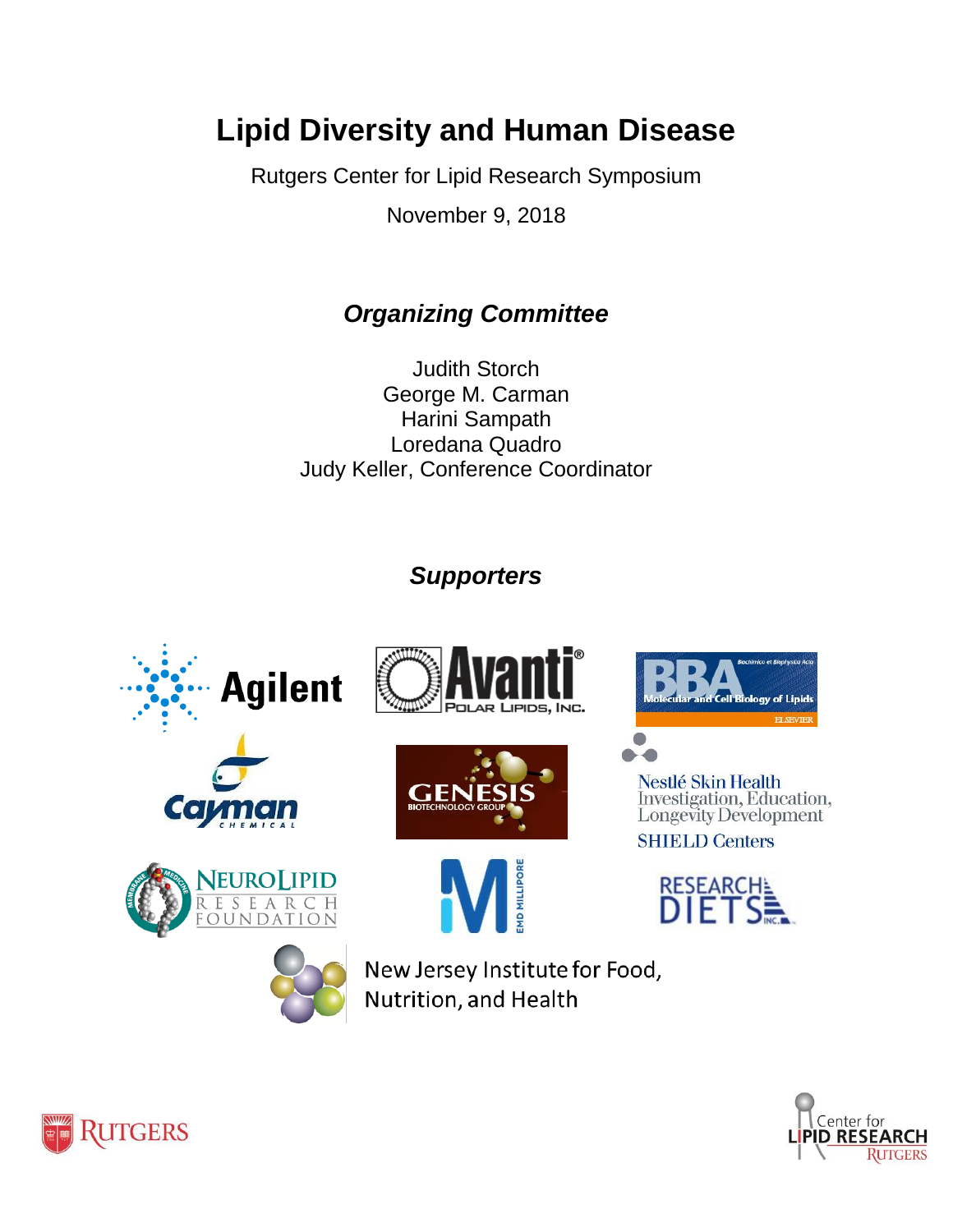#### Rutgers Center for Lipid Research Symposium November 9, 2018

#### *Program*

- 8:30 am *Registration and Poster Setup*
- 9:00 am **Welcome and Introduction**

Robert M. Goodman, Dean, School of Environmental and Biological Sciences Judith Storch and George M. Carman, Rutgers Center for Lipid Research

#### **Session 1 Chair: Judith Storch**

9:15 am **Nihal Altan-Bonnet** (NHLBI/NIH) *Vesicle-cloaked viruses are the optimal units of transmission*

**Discussion** 

9:55 am **Stephen L. Sturley** (Barnard College, Columbia University) *Modifiers of genetic disorders: insights from a monogenic neurodegenerative lipidosis*

**Discussion** 

- 10:35 am *Coffee Break*
- 11:00 am **Anna Nicolaou** (University of Manchester, UK) *Fatty acids and their metabolites in skin health and disease*

**Discussion** 

- 11:45 am *Lunch and Posters*
- **Poster Session Chair: Harini Sampath**  IFNH, 2nd floor
- **Session 2 Chair: Loredana Quadro**
- 1:45 pm **Steven Farber** (Carnegie Science) *Hooking lipid regulators—live imaging of zebrafish intestinal lipid flux through lipoproteins and lipid droplets*

**Discussion** 



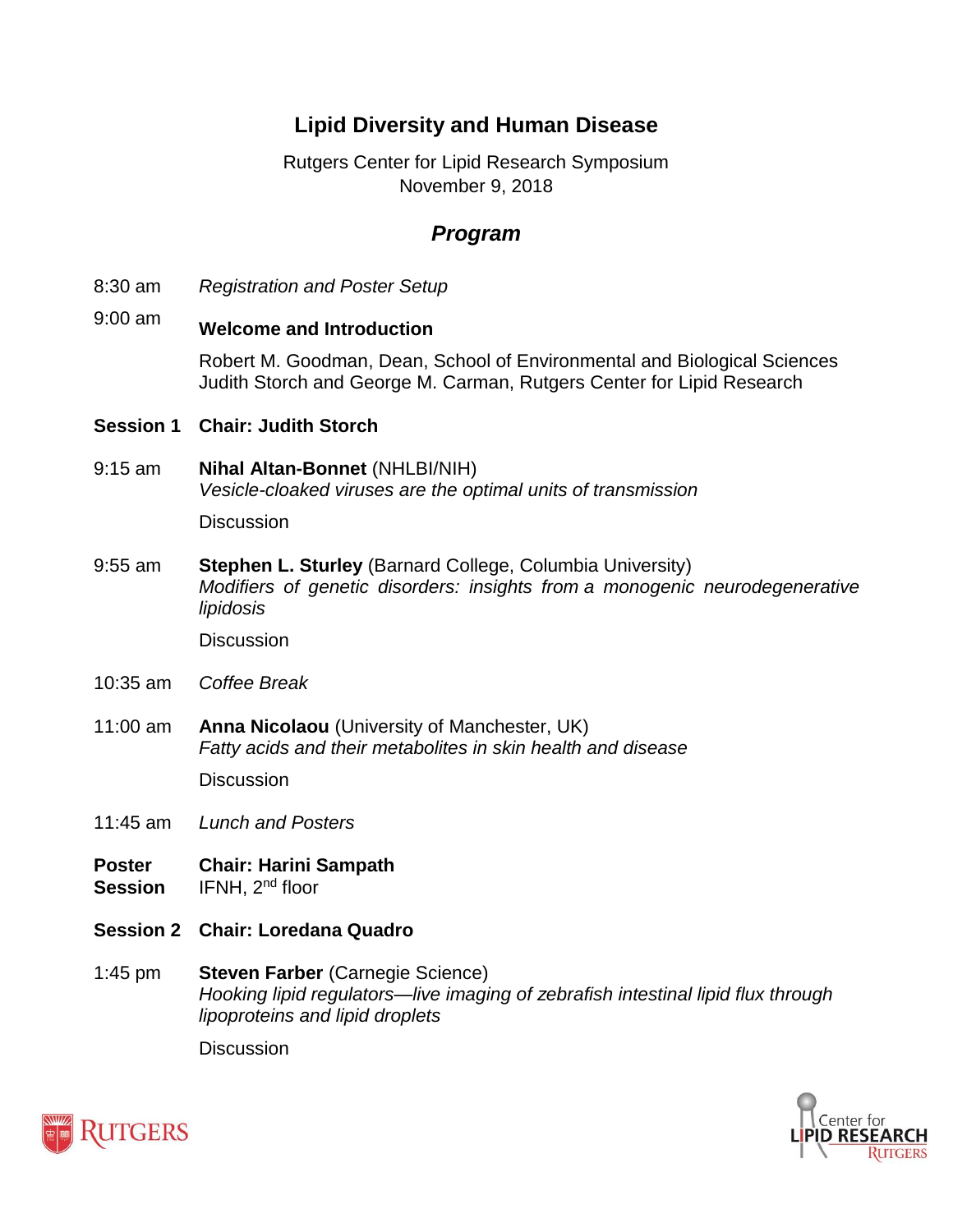2:25 pm **Richard Gross** (Washington University School of Medicine) *The pleiotropic roles of plasmalogens in membrane structure and function*

**Discussion** 

- 3:05 pm *Coffee Break*
- 4:00 pm **Nicolas Bazan** (Louisiana State University School of Medicine) *The elovanoids: new mediators of the omega-3 lipidome target transcriptome architecture for neuroprotection*

**Discussion** 

4:45 pm **Poster Awards: George M. Carman**



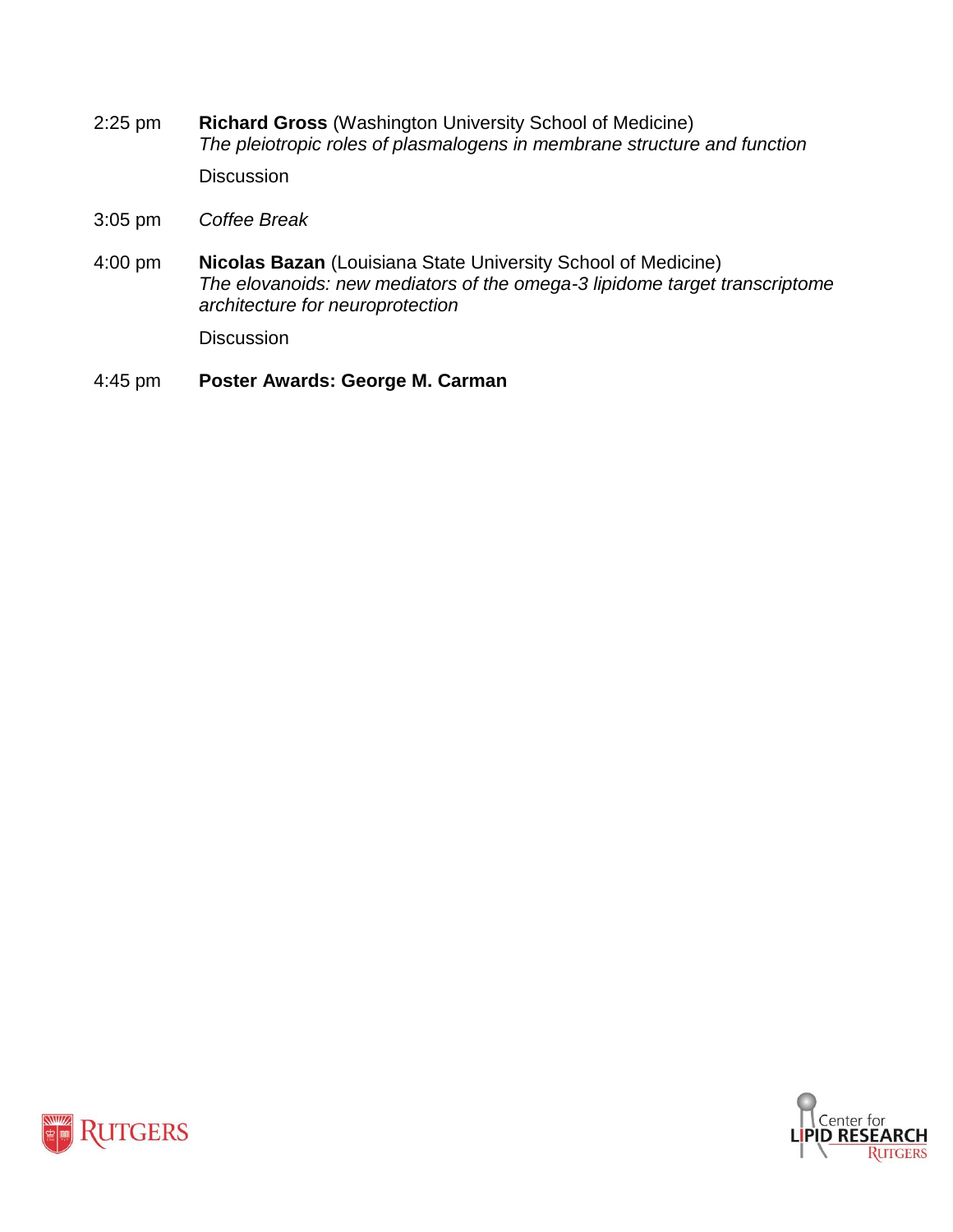

#### **Dr. Nihal Altan-Bonnet, Ph.D.**

Dr. Nihal Altan-Bonnet received her B.A. in Biology and Chemistry from Hunter College, City University of New York and her Ph.D. in Cell Biology from The Rockefeller University. She then conducted postdoctoral research with Dr. Jennifer Lippincott-Schwartz at the National Institute of Child Health and Development at the NIH, before receiving a faculty position in the Department of Biological Sciences at

Rutgers University, where she was a member of the Rutgers Center for Lipid Research. Dr. Altan-Bonnet returned to the NIH as an Earl Stadtman Investigator, becoming head of the Laboratory of Host-Pathogen Dynamics at the National Heart Lung and Blood Institute. In 2017, Dr. Altan-Bonnet was promoted to tenured Senior Investigator.

The Altan-Bonnet lab studies basic mechanisms of viral infectivity, thereby providing novel approaches to therapeutic intervention. In particular, the lab focuses on understanding the role of membranes and specifically lipids, in the viral lifecycle. Using cutting edge imaging and spectroscopic technologies combined with novel lipidomic and proteomic approaches, her investigations have been at the forefront of understanding the virus-host interface, revealing novel replication and transmission mechanisms shared by many different human viruses. The lab recently expanded studies to investigate the role of membranes during viral release from cells and discovered an entirely new mode of viral exit and transmission.

Dr. Altan-Bonnet has been recognized several times for her outstanding research, receiving the Young Investigator Award from the Theobald Smith Society of the American Society for Microbiology, and the Presidential Early Career Award in Science and Engineering. Dr. Altan-Bonnet was also a Kavli Fellow and a Scialog Fellow. She is a member of the American Society for Virology, American Society for Microbiology, and American Society for Cell Biology.



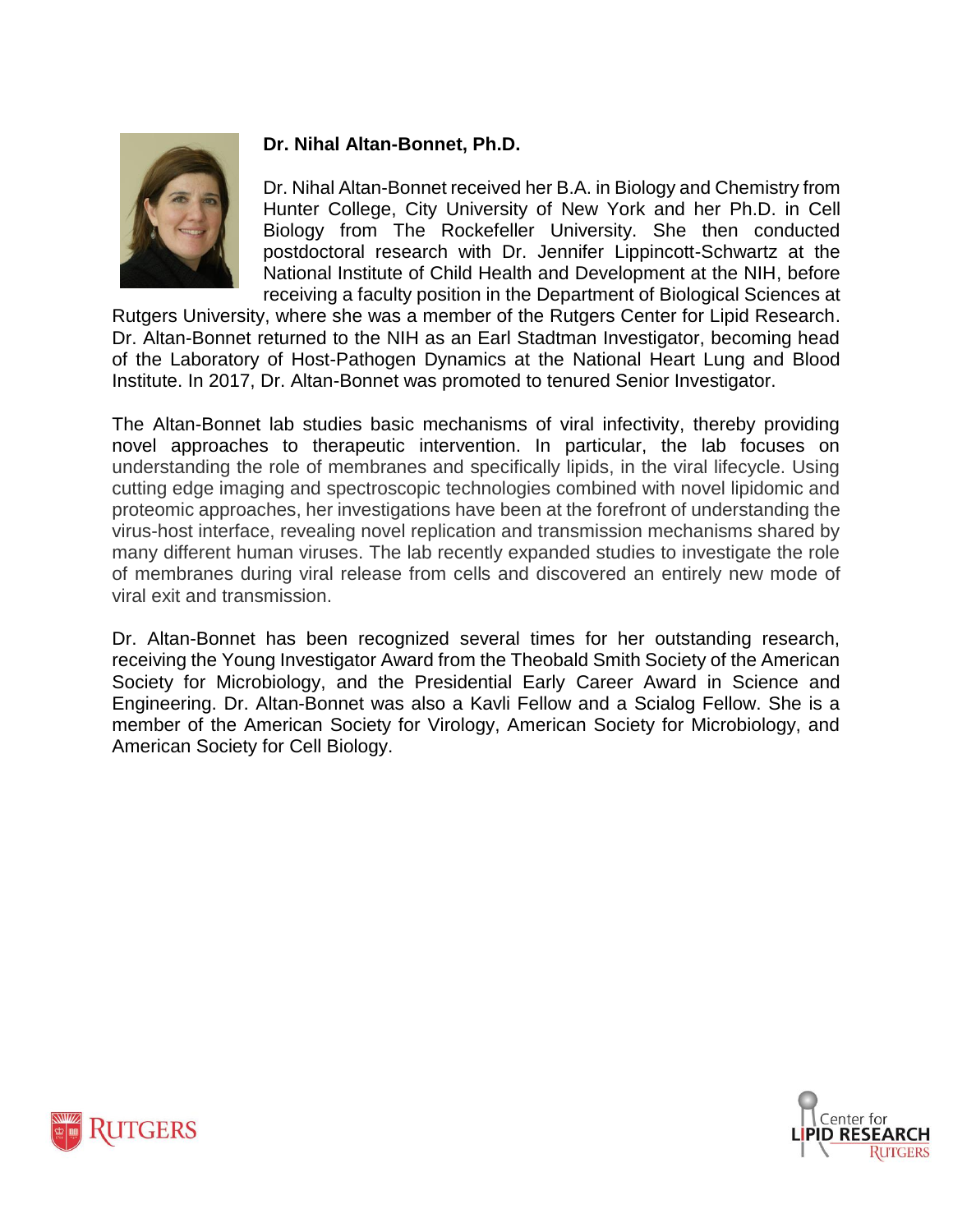

#### **Nicolas G. Bazan, M.D., Ph.D.**

Dr. Bazan is the Boyd Professor and founding Director of the Neuroscience Center of Excellence, Louisiana State University Health Sciences Center, School of Medicine, New Orleans. He is also the inaugural founder of The Ernest C. and Yvette C. Ville Chair for Research in Retinal Degeneration.

He received his M.D. from the University of Tucuman in Argentina, and subsequently trained at Columbia University College of Physicians and Surgeons and Harvard Medical School. He was a faculty member at the Clarke Institute of Psychiatry at the University of Toronto, and at the Universidad del Sur in Argentina he founded several academic and research programs in Biochemistry before joining the faculty of LSU Health Sciences Center.

Dr. Bazan's research has focused on the fundamental cellular and molecular lipid signaling taking place in early stages of neurodegenerations and other brain and retinal dysfunctions. His laboratory has discovered cellular and molecular principles that reveal novel pro-homeostatic lipid mediators as well as their potential relevance in early stages of Alzheimer's disease, experimental stroke, experimental epileptogenesis, and in human retinal pigment epithelial cells relevant to age-related macular degeneration.

Among numerous honors, Dr. Bazan is the Founder and Editor-in-Chief of Molecular Neurobiology, Chairman of the Board of Governors for the Association for Research in Vision and Ophthalmology Foundation and has been elected to the Royal Academy of Medicine, Spain and the Royal College of Physicians of Ireland. His research accomplishments have garnered many awards, including the Javits Neuroscience Investigator Award from the National Institute of Neurological Diseases and Stroke, the Endre A. Balazs Prize of the International Society of Eye Research, the Association for Research in Vision and Ophthalmology Proctor Medal, and the European Association for Vision and Eye Research Excellence Award.



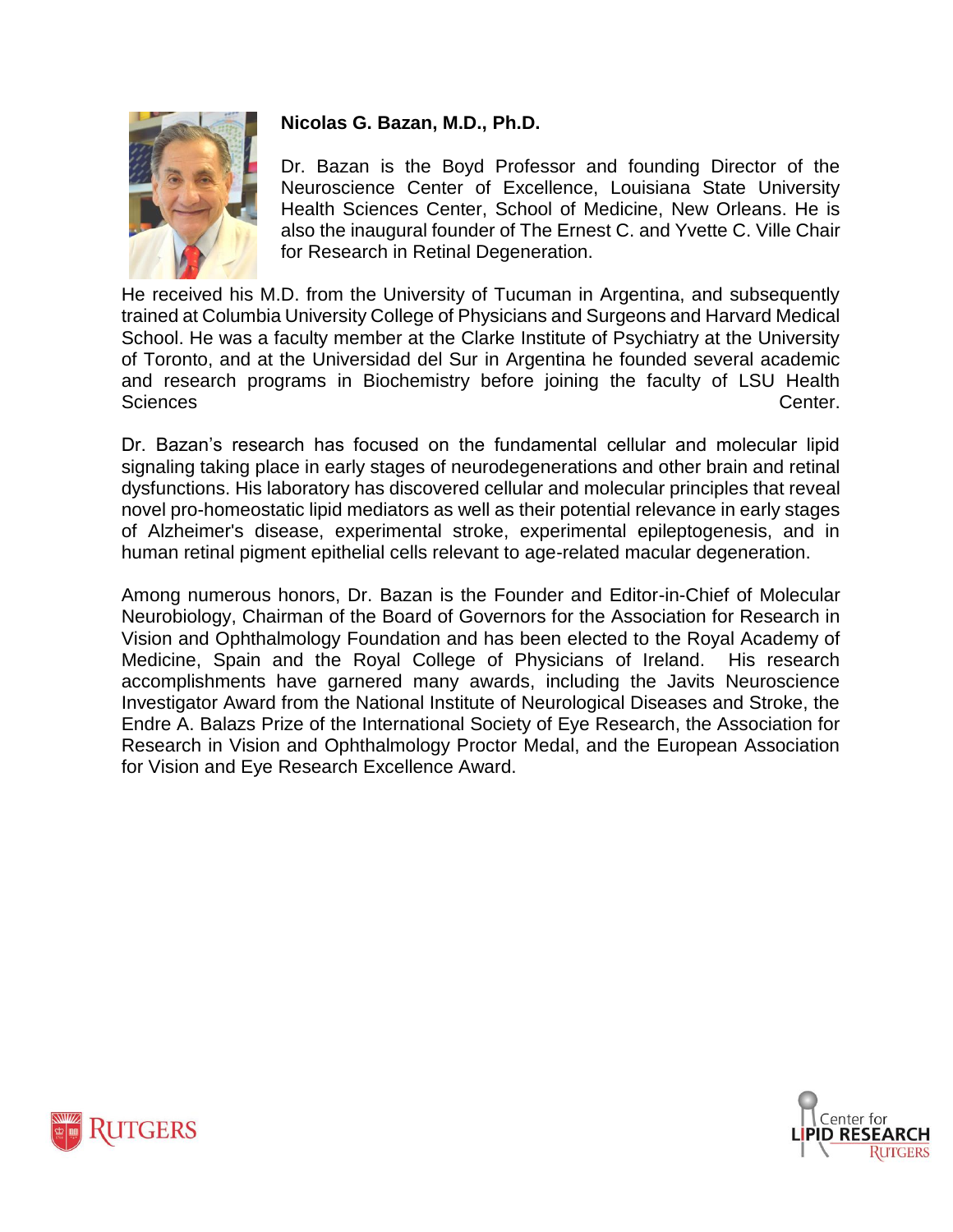

#### **Steven A. Farber, Ph.D.**

Dr. Farber is Principal Investigator in the Department of Embryology of the Carnegie Institution for Science, Adjunct Associate Professor in the Johns Hopkins University Department of Biology, Director of Graduate Admissions for the Johns Hopkins University Department of Biology, and Scientific Advisor

and Co-Founder of Project BioEYES.

Dr. Farber received his B.S.E.E degree from Rutgers University School of Engineering, and his M.S. in Technology and Policy and Ph.D. in Molecular Neurobiology, both from MIT. During his postdoctoral training in the lab of Marnie Halpern at the Carnegie Institution he learned the power of the zebrafish system and has pioneered its use for studies of lipid biology. He established his lab at the Kimmel Cancer of Thomas Jefferson University, and is currently back at the Carnegie Institution as a Principal Investigator.

Dr. Farber's laboratory is internationally recognized for his use of zebrafish larvae to study the molecular and cell biology of lipids in live cells and organs. One overarching goal of his lab is to develop the tools needed to study the cell biology of lipids in the context of intact tissues and organs with the level of detail previously only possible in cultured cells or yeast. Dr. Farber has authored over 70 refereed publications. He was selected as a Pew Scholar in the Biomedical Sciences, awarded the Viktor Hamburger Outstanding Educator Prize from the Society of Developmental Biology, and in 2018, the Elizabeth Jones Award for Excellence in Education from the Genetic Society of America.

In 2002, Farber started a Science Outreach Program that utilizes zebrafish to promote science literacy and teach genetics and the experimental process, with the mission of increasing the numbers of underrepresented minorities in science. In 2018, BioEYES reached over 115,000 children worldwide.



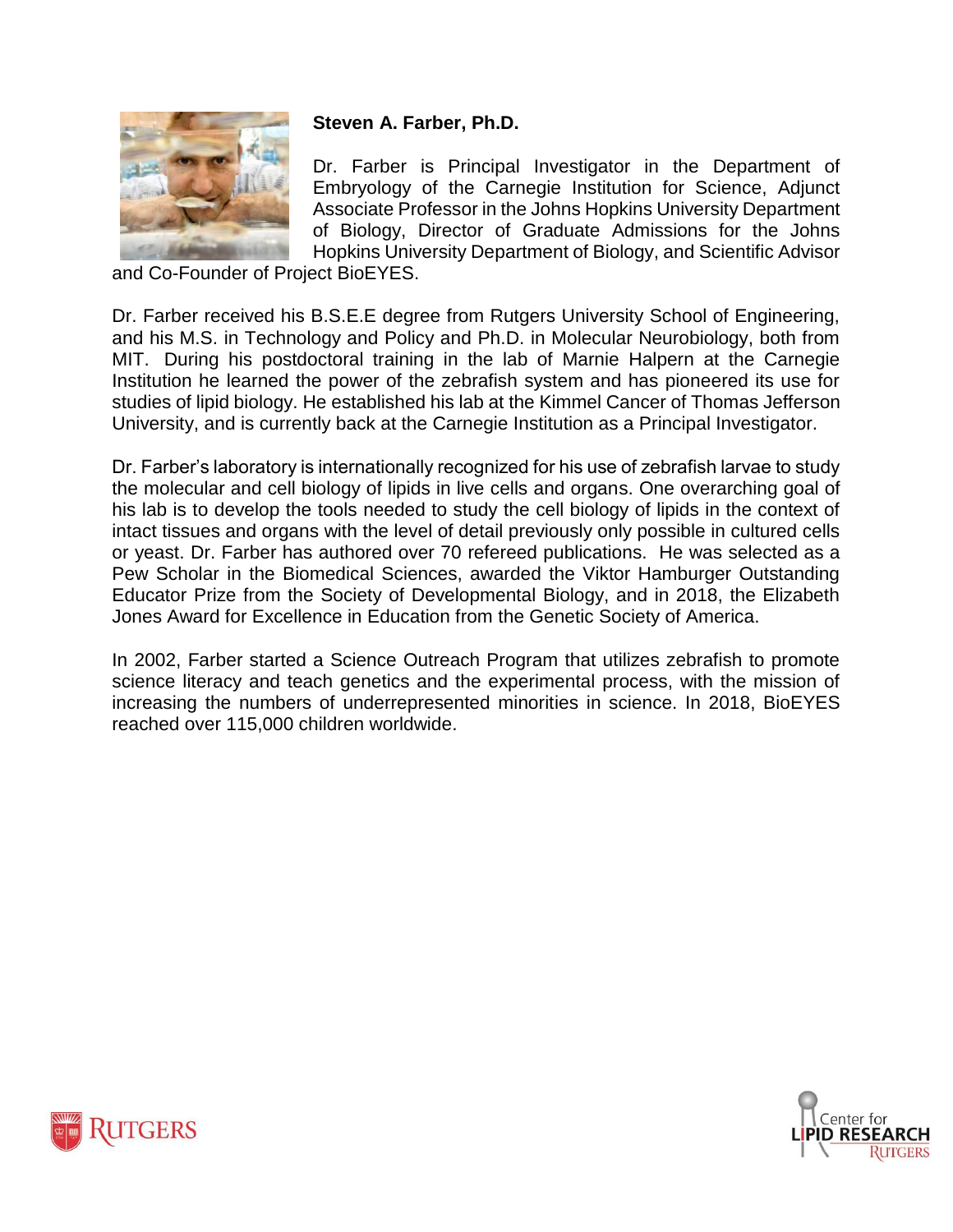

#### **Richard W. Gross, M.D., Ph.D.**

Dr. Gross is Professor of Medicine, Chemistry and Developmental Biology and Division Chief, Bioorganic Chemistry and Molecular Pharmacology, Washington University School of Medicine

He received his A.B. from Columbia University, his M.D. degree from New York University and his Ph.D. from Washington University, St.

Louis. He had the privilege of being mentored by Dr. Gilbert Stork in synthetic organic chemistry, Dr. Burton Sobel in cardiology, Dr. David Kipnis in diabetes & metabolism, and. Dr. Samuel Weissman in magnetic resonance and physical chemistry.

Dr. Gross' laboratory is internationally known for its work on lipidomics, phospholipases, the roles of membrane molecular dynamics in ion channel function, and for defining multiple critical aspects of membrane structure and function. He has authored over 200 peer-reviewed publications and has written numerous review articles. Dr. Gross was the principal investigator on a 20-year Program Project Grant on the biochemical mechanisms mediating diabetic cardiomyopathy, identifying mitochondrial dysfunction due to cardiolipin alterations as the significant mediators. He was a member of the Biochemistry and Biophysics of Membranes Study Section and has served as an Ad Hoc reviewer on numerous grants from the National Institutes of Health, American Heart Association and American Diabetes Association. His research has been recognized by a Searle Scholar award and an Established Investigator Award from the American Heart Association. He has served on the scientific board of the American Heart Association and recently received the Solomon Berson Award in Basic Science from New York University. Dr. Gross' activities have included policy development and hands on work on the national initiative for STEM education of indigent students as well as teaching, mentoring and advising a highly successful cadre of graduate students and post-doctoral fellows.



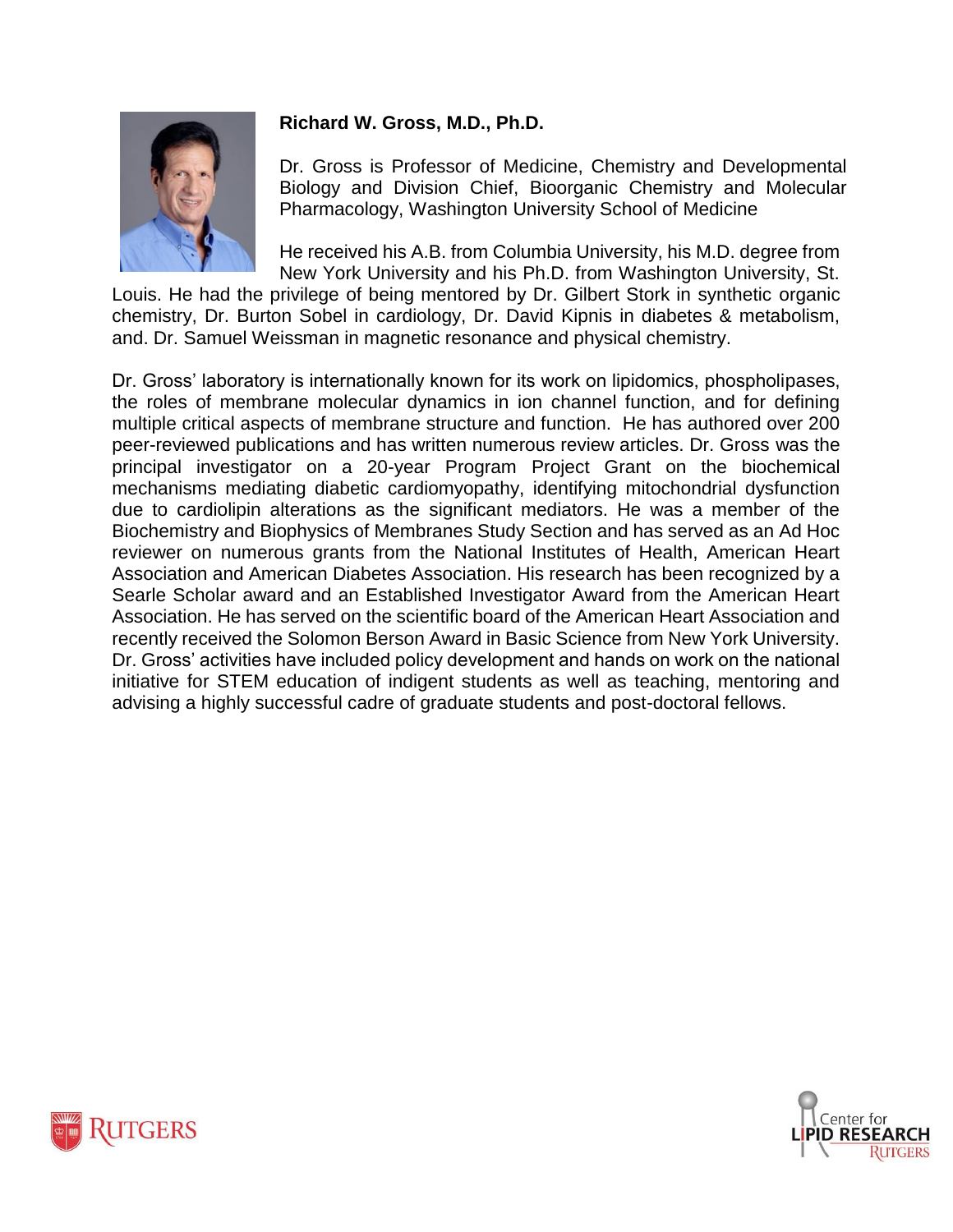#### **Anna Nicolaou, Ph.D. C.Chem FRSC**



Dr. Nicolaou is Professor of Biological Chemistry at the Faculty of Biology Medicine and Health, The University of Manchester, UK.

She received her B.S. in Chemistry, University of Athens, Greece, her Ph.D. degree in Bioorganic Chemistry, University of Athen, and CNRS Saclay, France, and she trained as a postdoctoral fellow at the

University of London. Dr. Nicolaou established her laboratory at the University of Bradford and is currently a Professor at the University of Manchester.

The Nicolaou laboratory focuses on bioactive lipids, specializing in mass spectrometrybased lipidomics that, when coupled to functional, metabolic, signaling, protein and gene expression and regulation studies, can elucidate the biological roles of lipid networks in health and disease. She has a long-standing interest in skin lipids and the vital role they play in maintaining the structure and function of human skin, in health and disease. One of Dr. Nicolaou's main research questions is to understand the role of eicosanoids and related bioactive lipids in skin inflammation and related disorders. She also has a strong interest in the mechanisms mediating the cross-talk between epidermal and dermal resident cells, in both supporting skin homeostasis and in response to inflammation, injury and wound healing. Other current applications of her lipidomics technology include the role of fatty acids and other bioactive lipids in cancer, reproductive tissues and the cardiovascular system, as well as biomarker discovery.

Dr. Nicolaou is currently co-chair of the Lipidomics Division of the European Federation for the Science and Technology of Lipids (EuroFedLipid), a member of the International Society for the Study of Fatty Acids and Leukotrienes (ISSFAL) board, and Executive Editor of BBA Molecular and Cell Biology of Lipids.



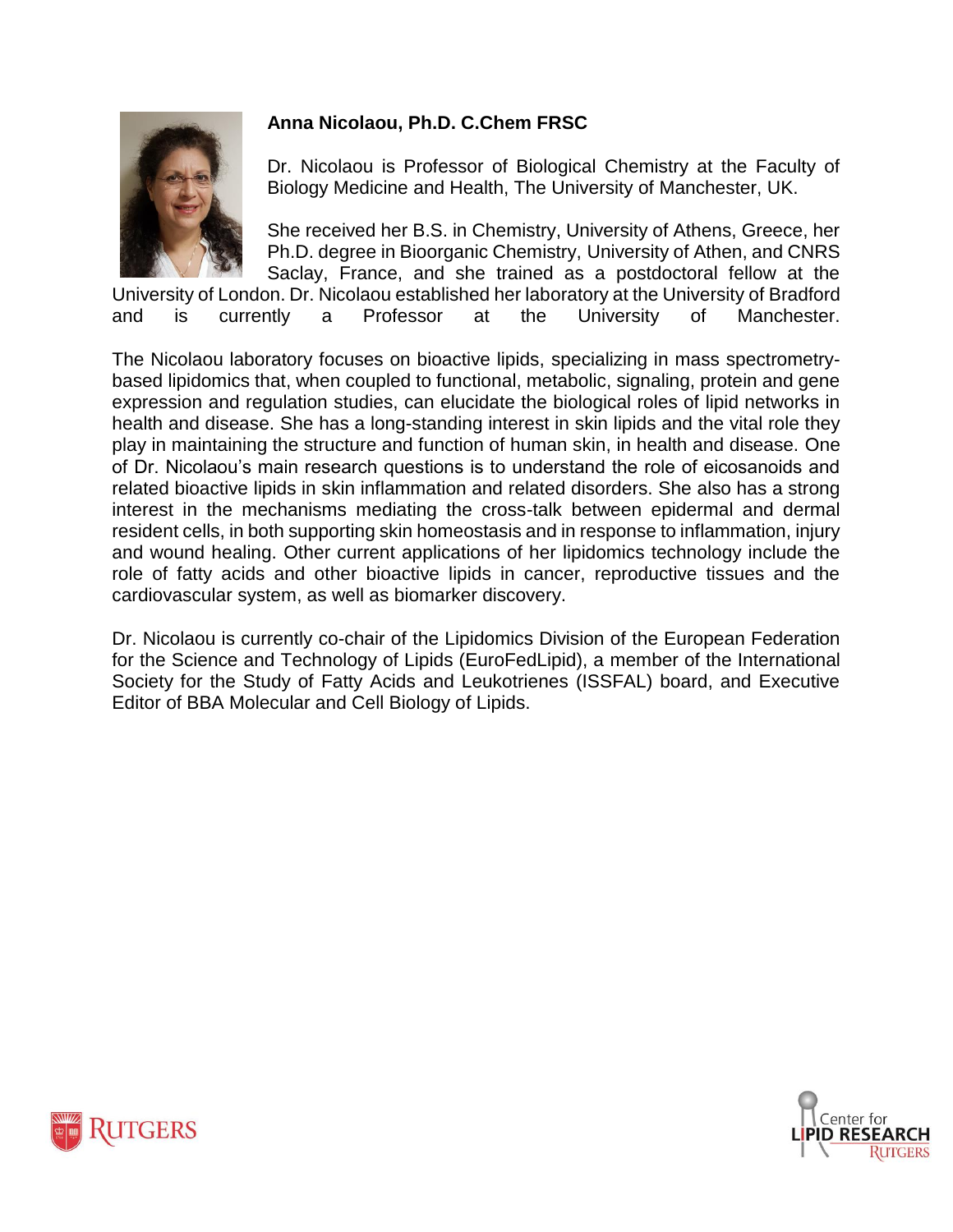

#### **Stephen L. Sturley, Ph.D.**

Dr. Sturley received his B.S., M.S., and Ph.D. from the University of Birmingham, England. He was an Associate Scientist at the University of Wisconsin-Madison, Professor of Medicine at Columbia University Medical Center, and is currently Professor of Biology at Barnard College, Columbia University.

His research program applies yeast genetic and biochemical approaches toward understanding human lipid metabolism and disease. He has established a gene discovery program that has identified several novel pathways of eukaryotic lipid homeostasis. Particular success has been attained with regard to sterol and lipid transport and most recently the role of lipotoxicity in neurodegeneration, mainly through studies of Niemann Pick type C (NP-C) disease, as well as obesity and diabetes. His laboratory combines genetic, genomic, biochemical and metabolic approaches in microorganisms such as yeast and marine algae, to murine and human models. Most recently, his colleagues and he have identified modifier pathways for autosomal recessive disorders such as NP- C. This has led directly to a clinical trial for histone deacetylase (HDAC) inhibitors as well as the identification of phospholipid metabolic reactions as risk factors for NP-C disease. All these studies were initiated in microbial model systems, developed in animal studies (mouse) and in recent findings, extrapolated to humans. Dr. Sturley has served on a number of editorial boards including the *Journal of Biological Chemistry*.



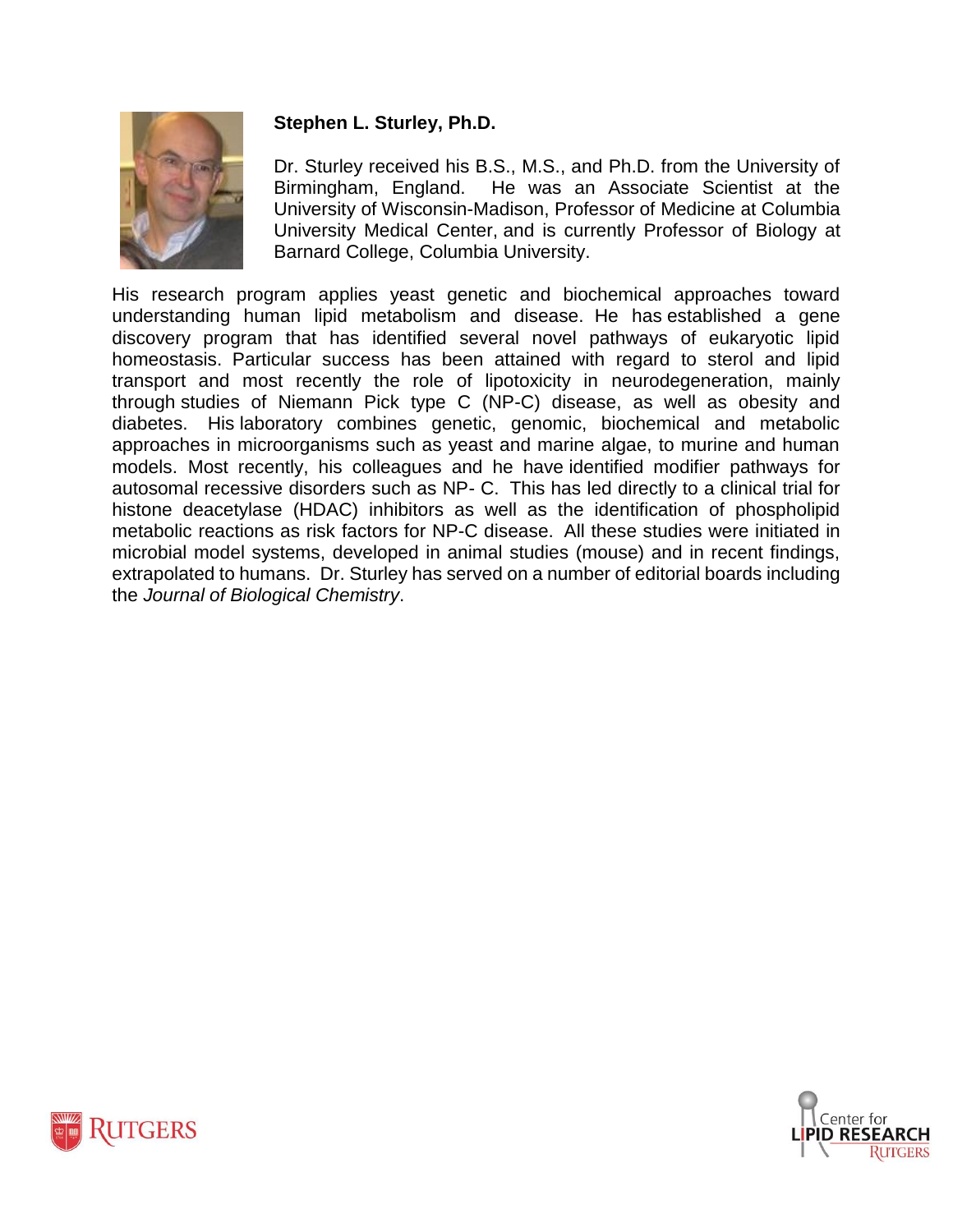#### POSTERS

#### **Regulation of lipogenesis in the intestine**

Akal, Tasleenpal (Rutgers University)

**Thioesterase superfamily member 2 promotes hepatic VLDL secretion by channeling fatty acids into triglyceride biosynthesis**

Alves-Bezerra, Michele (Weill Cornell Medical College)

**Autophagy modulates lipid metabolism to support Liver Kinase B1 (LKB1)-deficient lung tumor growth**

Bhatt, Vrushank (Rutgers University)

**Role of DNA repair in cold-induced adaptive thermogenesis** Burchat, Natalie (Rutgers University)

**Lipid flippase subunit Cdc50 mediates drug resistance and fungal virulence in**  *Cryptococcus neoformans* Cao, Chengjun (Rutgers University)

**Oxidative stress and DNA damage in mouse epidermis following exposure to nitrogen mustard**

Composto-Wahler, Gabriella (Rutgers University)

**Phosphorylation of yeast Nem1-Spo7 protein phosphatase complex by protein kinase C** Dey, Prabuddha (Rutgers University)

**Increased uncoupled respiration of subcutaneous white adipose tissue is linked to systemic changes in glucose and lipid metabolism in humans** Diolintzi, Anastasia (Rutgers University)

**Mice lacking ARV1 have reduced signs of metabolic syndrome and non-alcoholic fatty liver disease**

Gallo-Ebert, Christina (Genesis Biotechnology Group)

**Decreased surfactant phospholipids in COPD patients correlate with pulmonary function** Garcia-Arcos, Itsaso (SUNY Downstate Medical Center)

**β-apocarotenoids regulation of lipoprotein biosynthesis in placenta** Giordano, Elena (Rutgers University)

**Storage lipid studies in tuberculosis reveal that foam cell biogenesis is disease-specific** Guerrini, Valentina (Rutgers University)

**Low 25-hydroxyvitamin D (25OHD) in the obese elderly does not increase intact parathyroid hormone (iPTH) unlike 50-69 year old individuals** Hao, Lihong (Rutgers University)



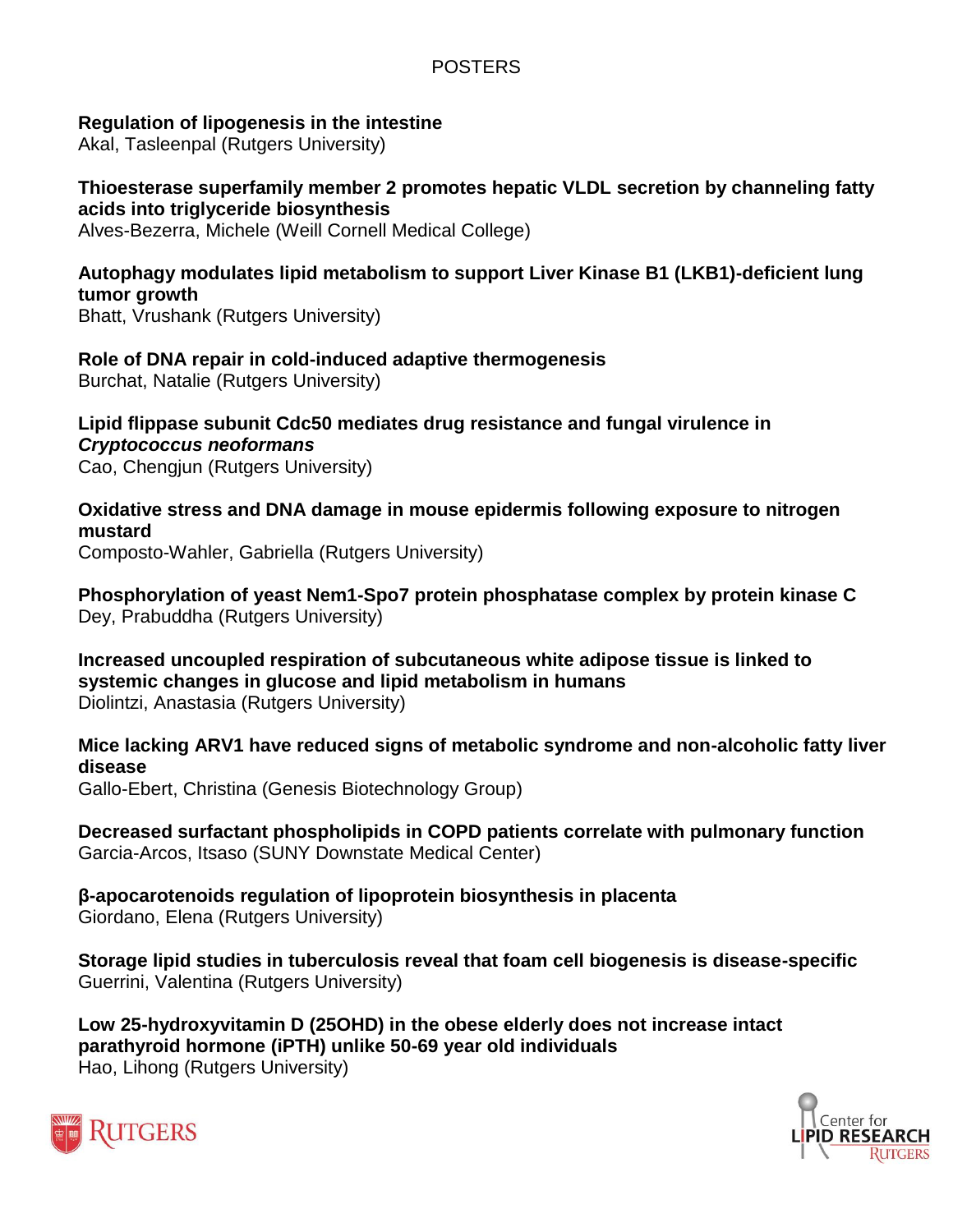#### POSTERS

**Phosphorylation of yeast Pah1 phosphatidic acid phosphatase by casein kinase I** Hassaninasab, Azam (Rutgers University)

**βeta-carotene 9',10'-oxygenase (BCO2) and maternal cardiac hypertrophy** Holloway, Chelsee (Rutgers University)

**The microbiome of vitamin A deficiency** Honarbakhsh, Maryam (Rutgers University)

**New role of lysobisphosphatidic acid (LBPA) in cholesterol clearance and autophagy in Niemann-Pick Type C disease** Ilnytska, Olga (Rutgers University)

**Resolvins, phospholipids and the brain** Kane, Edward (Neurolipid Research)

**Epigenetics, resolvins, chaperones and phospholipids in the CNS** Kane, Patricia (Neurolipid Research)

**Retinol as a regulator of energy homeostasis during embryogenesis** Kim, Youn-Kyung (Rutgers University)

**Tissue specific effects of DNA repair protein Ogg1**

Komakula, Sai Santosh Babu (Rutgers University)

**Phosphatidylserine synthesis is essential for the viability of the human fungal pathogen**  *Cryptococcus neoformans* Konarzewska, Paulina (Rutgers University)

**Pah1 PA phosphatase activity depends on membrane phospholipid composition** Kwiatek, Joanna (Rutgers University)

**Alterations in intestinal transit time, fecal lipid excretion, and small intestinal morphology lad to altered whole-body energy homeostasis in intestinal fatty acid-binding protein (IFABP) null-mice** Lackey, Atreju (Rutgers University)

**Enhanced resistance to trichothecenes and Fusarium head blight (FHB) by expression of Arabidopsis and wheat non-specific lipid transfer proteins (nsLTPs) in wheat** McLaughlin, John (Rutgers University)

**The conserved hydrophobic sequence LLI of yeast Spo7 is required for its regulatory role in Nem1-Spo7 phosphatase function** Mirheydari, Mona (Rutgers University)



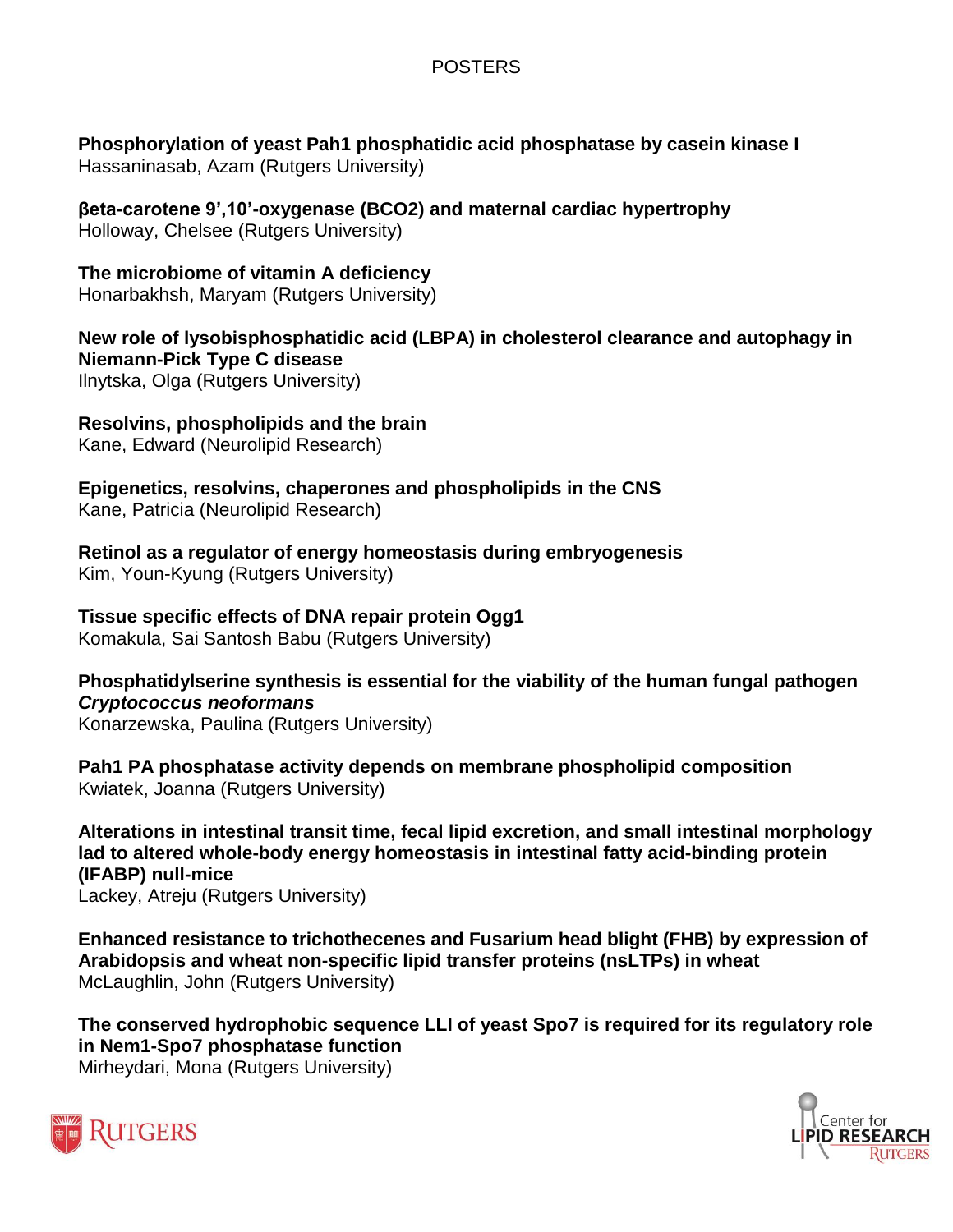#### POSTERS

**The role of the WRDPLVDID domain of Pah1 phosphatidate phosphatase in physiological function**

Park, Yeonhee (Rutgers University)

**Inhibition of lipid transcription factor prevents cardiomyopathy in murine chronic chagas model**

Plakkal Ayyappan, Janeesh (New Jersey Medical School, Newark)

**Effect of alcohol exposure in utero on vitamin A metabolism in adult mice** Savio, Nicole (Rutgers University)

**Catalysis of Diels-Alder cycloaddition by liposome activated Diels-Alderase Ribozyme** Shah, Bhavya (Rutgers University)

*Caulobacter crescentus* **adapts to phosphate-starvation by synthesizing anionic glycolipids** Stankeviciute, Gabriele (Rutgers University-Camden)

**Resistance to high fat feeding-induced decline in exercise capacity in liver fatty acidbinding protein null mice**

Xu, Heli (Rutgers University)



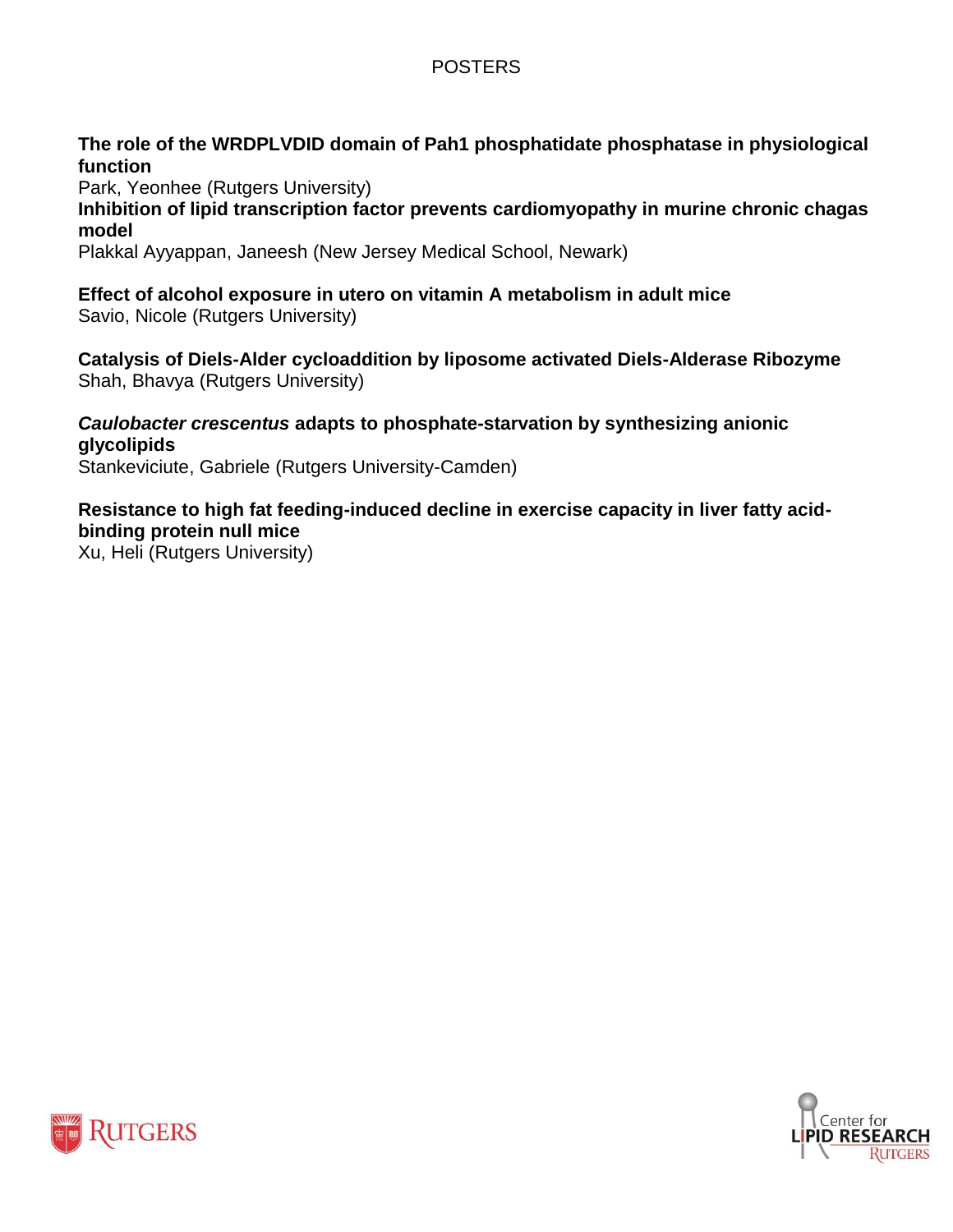Tushar Aggarwal Rutgers University t.aggarwal@rutgers.edu

Michele Alves-Bezerra Weill Cornell Medical College mia2028@med.cornell.edu

Tracy Anthony Rutgers University tracy.anthony@rutgers.edu

Haydee Bazan Louisiana State University School of Medicine hbazan1@lsuhsc.edu

Blaze Bhavya Rutgers University bb653@scarletmail.rutgers.edu

Natalie Burchat Rutgers University nab165@gsbs.rutgers.edu

Cao Chengjun Rutgers University cj.cao@hotmail.com

Gabriella Composto-Wahler Rutgers University gabrieco@pharmacy.rutgers.edu

Anastasia Diolintzi Rutgers University anastasia.diolintzi@rutgers.edu

Itsaso Garcia-Arcos SUNY Downstate Medical Center Itsaso.garcia-arcos@downstate.edu

#### **Attendees**

Tasleenpal Akal Rutgers University tasakal@scarletmail.rutgers.edu

Nicholas Amado Rutgers University nja50@scarletmail.rutgers.edu

Geb Bastian Rutgers University geb82@scarletmail.rutgers.edu

Carmen Bekeova Thomas Jefferson University carmen.bekeova@jefferson.edu

Bhavya Blaze Rutgers University bb653@scarletmail.rutgers.edu

George Carman Rutgers University gcarman@rutgers.edu

Skylar Chuang Rutgers University skylar.chuang@rutgers.edu

Natalia Denissova Genesis Biotechnology Group ngdenissova@hotmail.com

Steven Farber Carnegie Science farber@carnegiescience.edu

Elena Giordano Rutgers University elena.giordano@rutgers.edu Nihal Altan-Bonnet NHLBI/NIH nihal.altan-bonnet@nih.gov

Julia Amariti Rutgers University julia.amariti@gmail.com

Nicolas Bazan Louisiana State University School of Medicine NBazan@lsuhsc.edu

Vrushank Bhatt Rutgers University vrushank.bhatt@rutgers.edu

Natalie Burchat Rutgers University nab165@gsbs.rutgers.edu

Yi-Feng Chen Rutgers University yifeng.chen@rutgers.edu

Harry Cintineo Rutgers University hpc16@scarletmail.rutgers.edu

Prabuddha Dey Rutgers University prabuddhamicro27@gmail.com

Christina Gallo-Ebert Genesis Biotechnology Group ebertcm620@gmail.com

Robert Goodman Rutgers University lmitchell@sebs.rutgers.edu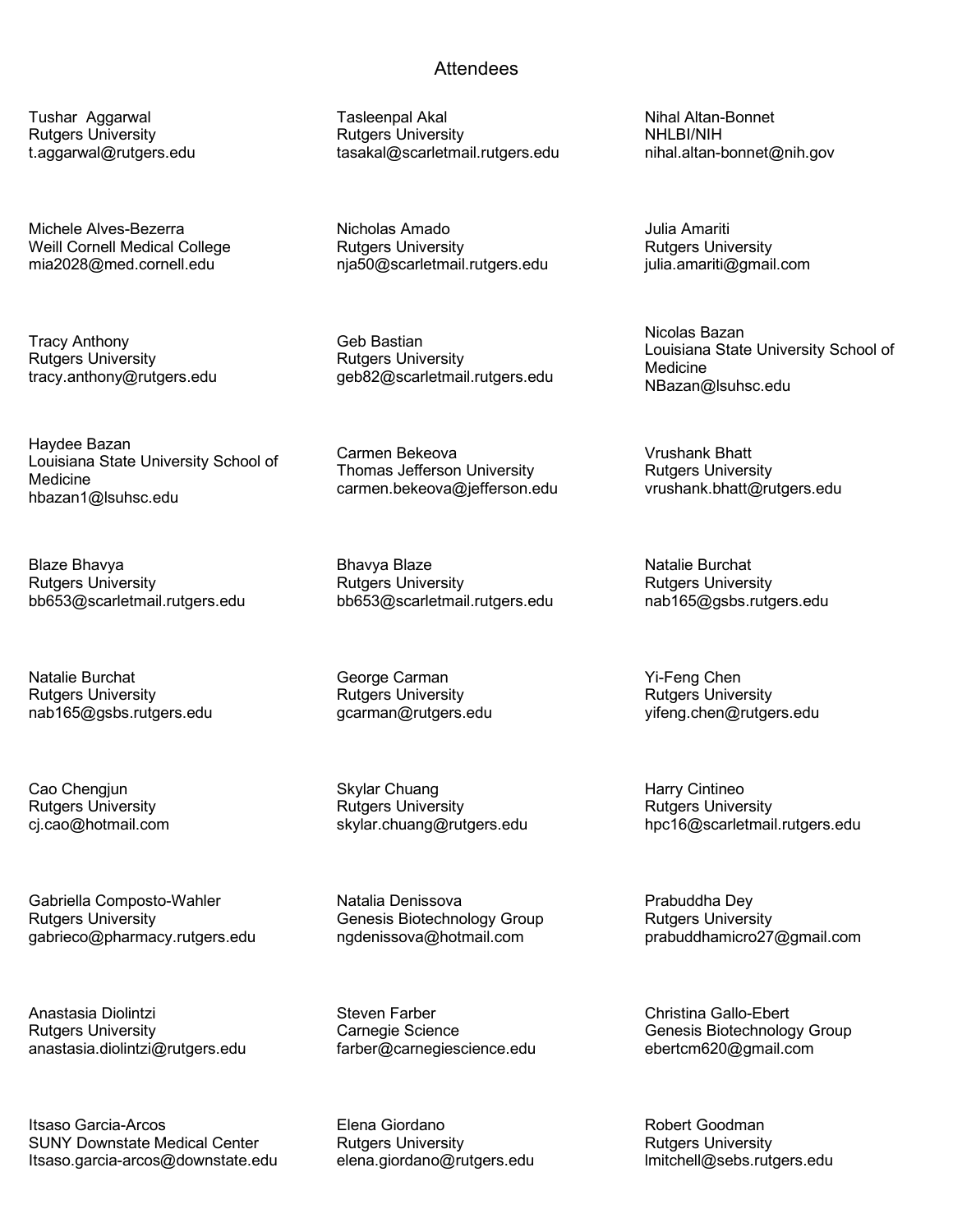Barth Grant Rutgers University grant@dls.rutgers.edu

Gil-Soo Han Rutgers University gshan@rutgers.edu

Sarwar Hashmi Rutgers University sarwar.hashmi@rutgers.edu

Maryam Honarbakhsh Rutgers University mhonarbakhsh2@gmail.com

William Jonsson Rutgers Universtiy william.jonsson@rutgers.edu

Patricia Kane Neurolipid Research drkane@neurolipid.org

Youn-Kyung Kim Rutgers University ykkim5@sebs.rutgers.edu

Ajay Koritala Rutgers University ak1529@scarletmail.rutgers.edu

Joanna Kwiatek Rutgers University jmk531@sebs.rutgers.edu

Kimberly Lai Rutgers University kimberly.lai@rutgers.edu

#### **Attendees**

Richard Gross Washington University School of Medicine rgross@wustl.edu

Lihong Hao Rutgers University haoli@sebs.rutgers.edu

Azam Hassaninasab Rutgers University ah909@sebs.rutgers.edu

Olga Ilnytska Rutgers University ilnytska@sebs.rutgers.edu

laurie joseph Rutgers University lbjoseph@pharmacy.rutgers.edu

Judy Keller Rutgers University judy.keller@rutgers.edu

Sai Santosh Babu Komakula Rutgers University sk1898@rutgers.edu

Alexandra Kreitman Rutgers University kreitmanajk@gmail.com

Atreju Lackey Rutgers University atreju.lackey@rutgers.edu

Kristyn Lambert Rutgers University kristyn.lambert@rutgers.edu Valentina Guerrini Rutgers University valentina.guerrini@rutgers.edu

George Harb Pfizer george.harb@pfizer.com

Chelsee Holloway Rutgers University cth62@scarletmail.rutgers.edu

Enver Izgu Rutgers University ec.izgu@rutgers.edu

Edward Kane Neurolipid Research ekane@bodybio.net

Amin Khalili Rutgers University amin.khalili@rutgers.edu

Paulina Konarzewska Rutgers University pkonarzewska@gmail.com

Deeptha Kumaraswamy Rutgers University dk866@sebs.rutgers.edu

Brooke Laflamme Communications Biology brooke.laflamme@us.nature.com

Jordan Levy Rutgers University jll232@scarletmail.rutgers.edu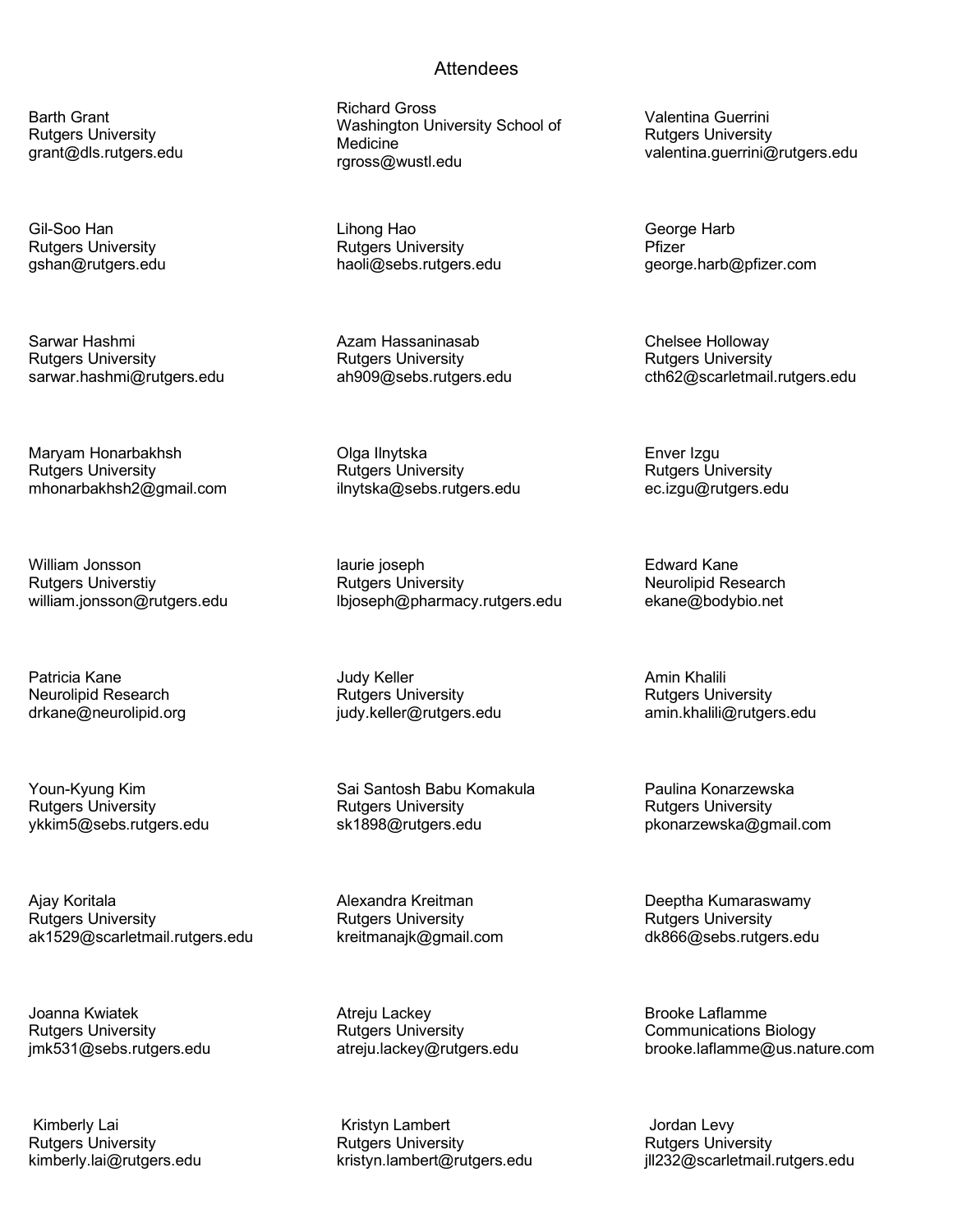Atila Lima Rutgers University al1082@gsbs.rutgers.edu

Laura Beth McIntire Columbia University lbm2110@cumc.columbia.edu

Lingqiong Meng Rutgers University lm846@gsbs.rutgers.edu

Archana Mukhopadhyay Genesis Biotechnology Group amukhopadhyay@mdlab.com

Anna Nicolaou University of Manchester anna.nicolaou@manchester.ac.uk

Anna Ogilvie Rutgers University anna.ogilvie@rutgers.edu

Harna Patel Rutgers University hkp38@rutgers.edu

Ellen Rankins Rutgers University ellen.rankins@rutgers.edu

Erin Seifert Thomas Jefferson University erin.seifert@jefferson.edu

Priyanka Sharma Rutgers University priyanka.s1909@gmail.com

#### **Attendees**

Weidong Liu Genesis Biotechnology Group wliu@mdlab.com

John McLaughlin Rutgers University mclaughj@sebs.rutgers.edu

Robyn Miranda Rutgers University robynm14@scarletmail.rutgers.edu

Suneel Narayanavari Rutgers University sn614@sebs.rutgers.edu

Anne Norris Rutgers University anorris@biology.rutgers.edu

Nina Paranjpe Rutgers University nep38@scarletmail.rutgers.edu

Janeesh Plakkal Ayyappan New Jersey Medical School, Newark jp1482@njms.rutgers.edu

Harini Sampath Rutgers University harini.sampath@rutgers.edu

Bhavya Shah Rutgers University bhavya.shah@rutgers.edu

Gabriele Stankeviciute Rutgers University-Camden gs488@scarletmail.rutgers.edu Quadro Loredana Rutgers University lquadro@sebs.rutgers.edu

Paul Meers Rutgers University paul.meers@rutgers.edu

Mona Mirheydari Rutgers University mm2665@sebs.rutgers.edu

Joseph Nickels Genesis Biotechnology Group jnickels@mdlab.com

Albert Offredo Rutgers University apo16@scarletmail.rutgers.edu

Yeonhee Park Rutgers University yeonhee@sebs.rutgers.edu

Rajasekhar Ramakrishnan Columbia University rr6@caa.columbia.edu

Nicole Savio Rutgers University nys10@scarletmail.rutgers.edu

Sue Shapses Rutgers University shapses@rutgers.edu

Judith Storch Rutgers University storch@sebs.rutgers.edu